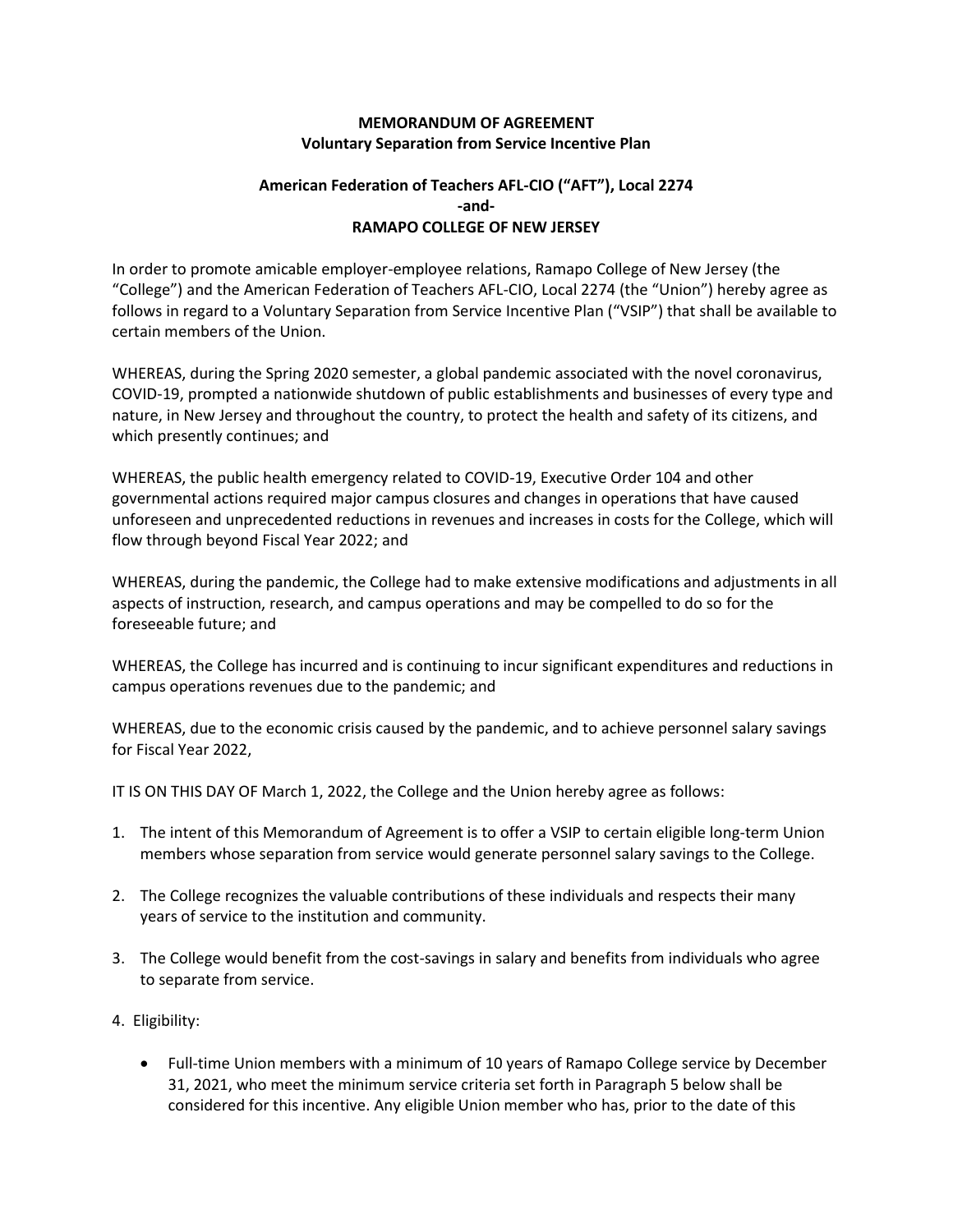Memorandum of Agreement, filed for retirement in 2022 may be considered for participation in the VSIP.

- Union members applying for the VSIP shall be evaluated on a case-by-case basis. All evaluations are done at the discretion of management and a determination of ineligibility shall not be subject to the grievance procedure.
- 5. Consideration:

In consideration for their voluntary agreement to separate from the College, eligible Union members who separate from service within the framework of this Memorandum of Agreement on June 30, 2022 will be paid a specified percentage of their base salary as outlined in Exhibit A of this Memorandum of Agreement.

- 6. Application to the VSIP:
	- To apply for separation, the Notice of Intent to participate in the VSIP (the form of which is annexed hereto as Exhibit B) and an executed Separation Election Agreement and Release (the form of which is annexed hereto as Exhibit C) must be received by the College's Human Resources Department by April 30, 2022.
	- Applicants who are accepted for participation in the VSIP will be notified of acceptance by May 10, 2022.
	- Failure to submit the Application for Voluntary Separation and Separation Election Agreement and Release by April 30, 2022 shall be a non-revocable decision to not participate in the VSIP.
- 7. The College may limit the number of participants in the VSIP based on business continuity and campus needs or any other operational reason. In the event there are multiple applicants within the same unit that, for operational reasons, cannot all be approved at the same time, the Office of Human Resources will consult with the AFT to determine the timing for participation in the VSIP and approval will be based on seniority of service. However, in no event will an approved employee be informed of the delay later than June 30, 2022. The College may discontinue the VSIP at any time without notice in its sole discretion and Union members shall have no expectation that the VSIP will be renewed in the future. Discontinuation of the VSIP shall have no effect on any applicant who has been accepted for participation in the VSIP prior to the discontinuation.
- 8. AFT unit members who agree to separate from service pursuant to this Memorandum of Agreement shall have an effective separation date of June 30, 2022-July 1, 2022.
- 9. The College agrees to assist Union members who are eligible to retire from State service with the processing of their retirement applications to the Division of Pension and Benefits to expeditiously effectuate timely retirement.
- 10. The Union and participating Union members agree that separation under the terms of this Memorandum of Agreement is an irrevocable agreement to separate from service with no expectation of rehiring and must sign an agreement stating such.